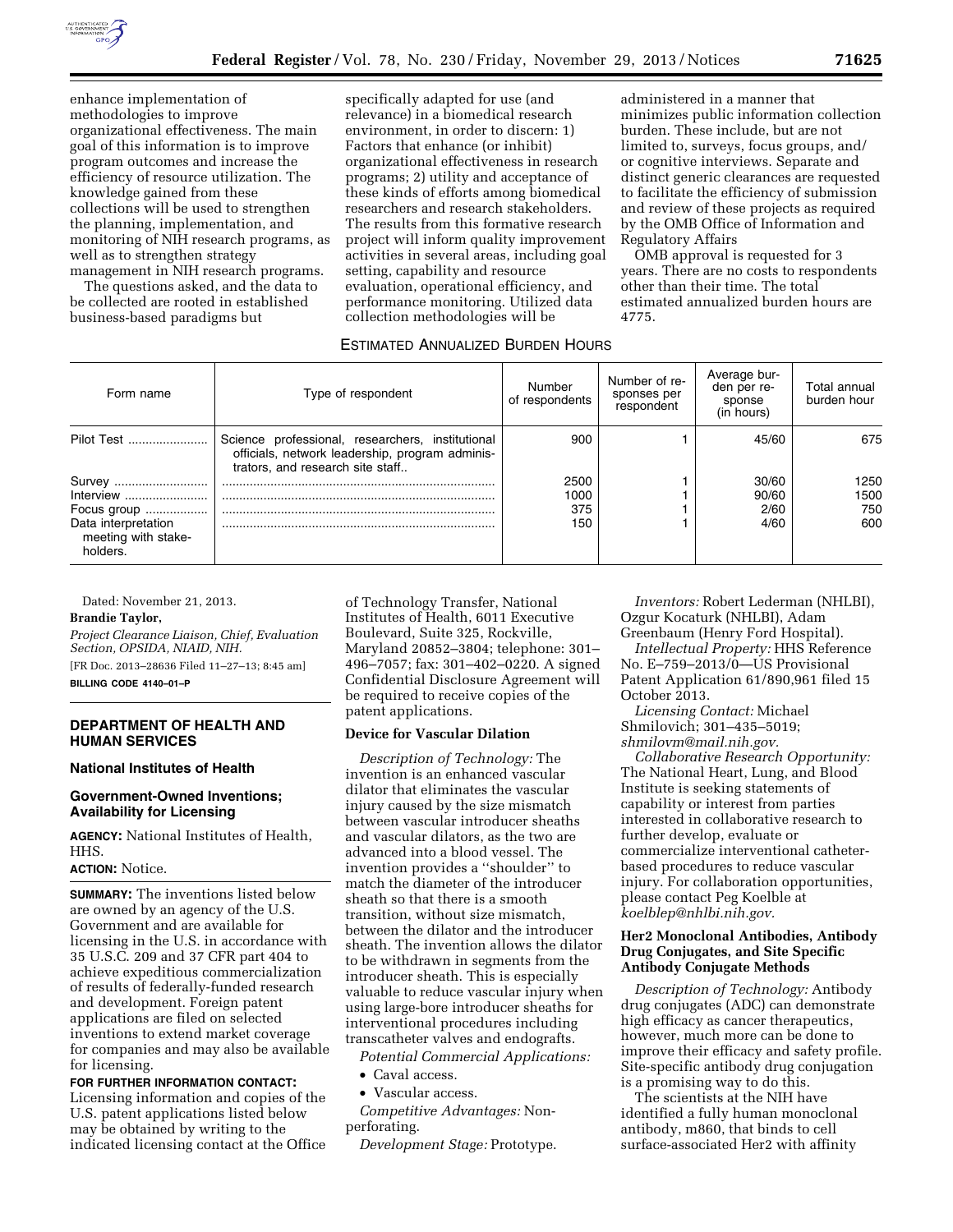comparable to that of Trastuzumab (Herceptin) but to a different epitope. In addition, the scientist developed a sitespecific glycan engineering method to conjugate the antibody to the small molecule drug auristatin F. The ADC prepared though this site-specific approach shows very good stability, cell surface binding activity and also potent specific cell killing activity against Her2 positive cancer cells, including Trastuzumab resistant breast cancer cells. This ADC has the potential to be developed as a targeted therapeutic for Her2-overexpressing cancers and this site-specific strategy could be readily applied to develop ADCs targeting other cancers that express cell surface markers or other disease targets.

*Potential Commercial Applications:*  • Therapeutic for the treatment of Her2 positive cancers.

• Method for producing safer and more effective ADCs.

*Competitive Advantages:* 

• Could be used in combination with Trastuzumab or for patients who have developed resistance to Trastuzumab treatment, since this antibody targets a different epitope.

• Site specific conjugation provides better efficacy and less side effects than ADCs produced using traditional strategies.

• Can be readily applied to develop ADCs targeting other cancers that express cell surface markers or other disease targets, such as HIV.

*Development Stage:* 

- Pre-clinical.
- In vitro data available.

• In vivo data available (animal). *Inventors:* Dimiter S. Dimitrov (NCI), Zhu Zhongyu (NCI), Pradman K. Qasba (NCI), Boopathy Ramakrishnan (NCI).

*Intellectual Property:* HHS Reference No. E–351–2013/0—US Provisional Application No. 61/833,732 filed 11 June 2013.

*Licensing Contact:* Whitney A. Hastings; 301–451–7337;

*[hastingw@mail.nih.gov.](mailto:hastingw@mail.nih.gov)* 

*Collaborative Research Opportunity:*  The National Cancer Institute is seeking statements of capability or interest from parties interested in collaborative research to further develop, evaluate or commercialize monoclonal antibodies, ADCs, and methods. For collaboration opportunities, please contact John D. Hewes, Ph.D. at *[hewesj@mail.nih.gov.](mailto:hewesj@mail.nih.gov)* 

### **Non-invasive Early Stage Lung Cancer Diagnostic and Prognostic Assays**

*Description of Technology:* The present invention provides a unique non-invasive diagnostic to detect early stage lung cancer and predict patient survival through a simple assay utilizing

urine samples. Urine samples minimize patient discomfort unlike current early detection methods that are highly invasive, such as a biopsy or bronchoscopy, or utilize expensive computer tomography (CT) scans that expose patients to harmful radiation. Although the sensitivity of low dose CT scans is high, the specificity is low, resulting in high false positive rates. Utilizing metabolic profiling of urine samples obtained from 1,005 people, the scientists have developed and validated this unique metabolite profile that diagnoses early stage lung cancer and predicts patient survival with a high accuracy.

*Potential Commercial Applications:*  • Diagnostic test for early stage lung cancer.

• Prognostic test for patient survival.

• Method to help physicians make

informed treatment decisions. *Competitive Advantages:* Urinary patient samples—no need for needles, invasive surgery, or claustrophobic tests.

*Development Stage:* 

• Early-stage.

• In vivo data available (human). *Inventors:* Curtis Harris (NCI), Majda Haznadar (NCI), Frank Gonzalez (NCI), Ewy Mathe (NCI), Kristopher Krausz (NCI), Soumen Manna (NCI), and Andrew Patterson (Pennsylvania State University)

*Intellectual Property:* HHS Reference No. E–121–2013/0—US Patent Application No. 61/845,055 filed 11 July 2013

*Related Technology:* HHS Reference No. E–248–2002/0—US Patent Application No. 10/533,459 filed 02 May 2005; PCT Application No. PCT/ US2013/055746 filed 20 August 2013

*Licensing Contact:* Jennifer Wong, M.S.; 301–435–4633;

*[wongje@mail.nih.gov.](mailto:wongje@mail.nih.gov)* 

*Collaborative Research Opportunity:*  The National Cancer Institute, Laboratory of Human Carcinogenesis, is seeking statements of capability or interest from parties interested in collaborative research to further develop, evaluate or commercialize Non-invasive Urinary Biomarkers Highly Predictive of Non-small Cell Lung Cancer Status and Survival. For collaboration opportunities, please contact John D. Hewes, Ph.D. at *[hewesj@mail.nih.gov.](mailto:hewesj@mail.nih.gov)* 

#### **Intravenous Water Soluble Formulation of MJC13—A Novel Lead Compound for the Treatment of Castrate-Resistant Prostate Cancer**

*Description of Technology:* Normal prostate growth and maintenance is dependent on androgens acting through the androgen receptor (AR). AR expression is maintained and plays an important role throughout prostate cancer progression. A lead molecule, MJC13, has been identified and has higher potency and better selectivity for AR than any other compound tested. It has been shown to effectively block ARdependent gene expression in cellular models of prostate cancer at micromolar concentrations.

MJC13, although an attractive drug candidate, has low aqueous solubility. This has hindered the clinical development of MJC13. Scientists at NIH, University of Texas-El-Paso and Texas Southern University have developed a water soluble and stable MJC13 liquid dosage formulation that is suitable for intravenous administration. The solubility of this formulation has increased over 25,000 times compared to MJC13 itself. Additionally, a sensitive LC/MS/MS method to analyze MJC13 has also been developed, which can detect as little as 1 ng/mL of MJC13 in solution or plasma. These studies are of great importance for future pre-clinical and clinical studies of MJC13.

*Potential Commercial Applications:*  Develop MJC13 as a clinical drug product for the treatment of castrateresistant prostate cancer (CRPC), in which current treatment options are ineffective.

*Competitive Advantages:* Water soluble formulation of the lead compound, MJC13, that will enable further pharmacokinetic/ pharmacodynamic studies and clinical studies required for commercial development of the drug.

*Development Stage:* 

- Pre-clinical.
- In vitro data available.
- In vivo data available (animal).

*Intellectual Property:* HHS Reference No. E–065–2013/0—US Provisional Application No. 61/788,716 filed 15 March 2013.

*Related Technology:* HHS Reference No. E-162-2009/0-US Patent Application No. 13/395,976 filed 14 March 2012.

*Licensing Contact:* Eggerton Campbell, Ph.D.; 301–435–5282; *[campbellea2@mail.nih.gov.](mailto:campbellea2@mail.nih.gov)* 

*Collaborative Research Opportunity:*  The National Cancer Institute is seeking statements of capability or interest from parties interested in collaborative research to further develop, evaluate or commercialize this technology with an initial goal of preclinical evaluation and an ultimate goal of clinical testing. For collaboration opportunities, please contact John D. Hewes, Ph.D. at *[hewesj@mail.nih.gov.](mailto:hewesj@mail.nih.gov)*